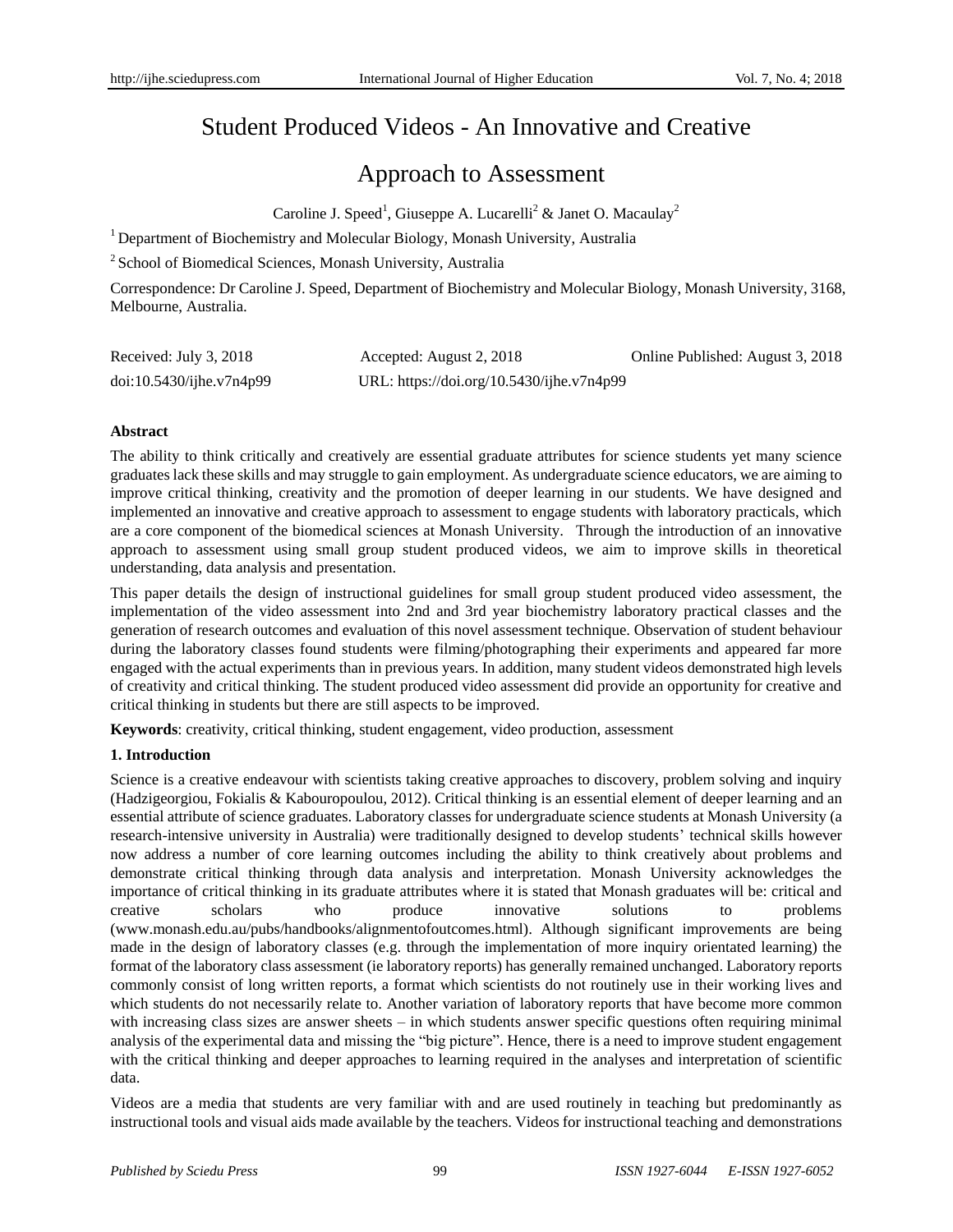have been used for many years (Fortman & Battino, 1990) and videos are starting to be used for assessment feedback (Parton, Crain-Dorough & Hancock, 2010, Henderson & Phillips, 2015). There is however minimal literature that describes the use of student produced videos as an alternate form of assessment. Some studies report learning "with" videos as opposed to learning "from" videos, in which student produced videos have been introduced as an active learning technique (Jensen, Mattheis & Johnson, 2012, Kay, 2012, Ryan, 2013, Vanderlelie, 2013, Smith, 2014, Pegrum, Bartle & Longnecker, 2015, Box et al., 2017). These studies reported the use of student generated videos where students have researched a topic and produced videos for the presentation of their research to replace the more traditional written or oral (face-to-face) presentations used for assessment. Studies in first year chemistry cohorts at a south eastern U.S. university assessed whether technical information was retained at a higher rate after students created a technique video compared to being taught the technique verbally (Erdmann & March, 2014). Students who produced technique videos demonstrated a higher level of understanding of the technique over students who were taught the technique by verbal means. Studies by Ryan, 2013 on cohorts of second year science students who produced their own instructional videos on biochemistry topics showed that students engaged in their own learning and obtained a deeper understanding of the topics by producing instructional videos.

The availability of simple digital technology such as free video editing software (iMovie, YouTube and Movie Maker) and devices with videoing capability (mobile phones, laptop computers, iPads etc.) now allow us to readily incorporate video production as a learning and assessment tool.

To improve student engagement, critical thinking and deeper learning in undergraduate science laboratory classes an innovative novel assessment strategy using student produced videos was designed and implemented. The student produced videos replaced the traditional science laboratory report writing and had a stronger emphasis on data analysis, critical thinking and creativity. This study utilised existing laboratory protocols in 2nd and 3rd year undergraduate biochemistry classes with the new innovative video assessment technique. The student produced videos were designed with the aim of fostering critical thinking, collaborative learning and student engagement with biochemistry topics. It is widely accepted that assessment of learning is a critical component of education and that assessment drives/guides student learning through shaping study habits and the approaches taken to learning (Boud & Associates, 2010, Earl, 2012). Therefore, improved design and implementation of effective and innovative assessment strategies should lead to improved student learning.

#### **2. Method**

#### *2.1 Student Cohort*

The students in this study were enrolled in biochemistry units - 2nd year (BCH2022, 230 students) and 3rd year (BCH3042, 74 students). These units could be undertaken within the 3-year undergraduate Bachelor of Science (BSc) or BCH3042 could be taken as an elective within the Bachelor of Biomedical Science (BBiomedSc) program at Monash University, Australia. Each unit was offered as a 12-week semester and was equivalent to 0.125 of the full-time student load for that year. The workload of these units consisted of face-face lectures (2-3 hours per week), and compulsory laboratory classes (3 hours per week). The laboratory classes contributed 30% (BCH2022) and 20% (BCH3042) of the unit's assessment.

#### *2.2 Introduction of "student produced videos"*

One laboratory practical class was selected from each unit to incorporate and trial student produced video reports as the assessment in place of the traditional written reports.

Instructions regarding the assessment of the laboratory classes were provided to the students, via short instructional videos. Instructional videos were used to model the types of videos the students could make. The short introductory videos introduced the laboratory practical exercises and detailed the assessment using student-produced videos. Students were informed that the aims of the video assessment were to improve their theoretical understanding, data analysis, critical thinking and presentation skills and encourage creativity. It was also explained to the students that creativity and critical thinking are important graduate attributes sought after by many potential employers.

Students worked in groups of 2 or 3 when performing the experiments and preparing the video reports. Students were instructed to contribute equally to both making the videos and presenting the results and discussion sections in the videos. There were no specific technical requirements for how students recorded and edited their videos. Students could use any type of video recording device available to them (e.g. smartphone, webcam on their laptop, etc.) and whichever type of software they chose. A time limit of 5-10 minutes for the video was included to encourage the students to present and critically analyse their data in a clear and concise manner. For each unit a specific student forum was set up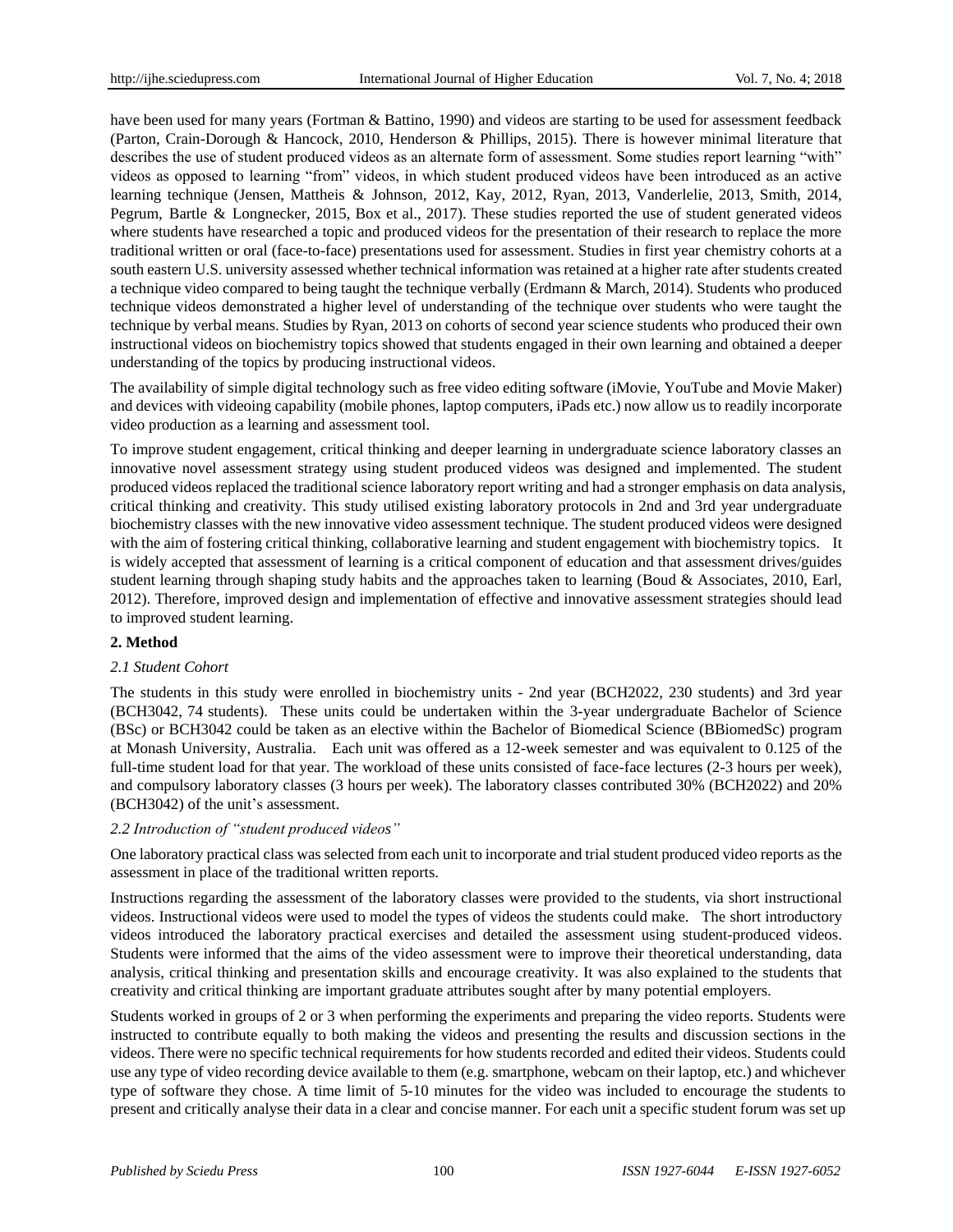on Monash University's virtual learning environment, Moodle, to allow for discussion of any technical issues students had. One of the authors (GAL) was designated to respond to these forums.

Videos were submitted individually by each student on Moodle, in an MP4 format.

Specific guidelines for students required that the video must include:

- a title with student names as a caption (up to 30 seconds);
- an introduction where both students presented themselves in front of the camera followed by a brief introduction of the topic (what is the topic of your video?) (up to 1 min);
- results and discussion this was to encompass the bulk of the video and therefore most of the students' effort was to be spent in developing this section. This section was required to include:
	- o name of main techniques used and an explanation of why these techniques were used;
	- o experimental design (i.e., conditions tested, controls included);
	- o results obtained;
	- o critical discussion of the results.

As the student videos were incorporated to encourage creativity, a creative pictorial representation of the process for developing the videos and engaging in critical thinking, collaborative learning and developing communication skills was designed (Figure 1).



Figure 1. Diagrammatic representation of the process of the production of the student produced videos.

Both student cohorts had two weeks to complete their practical class across 2 x 3-hour sessions. Students were encouraged to film and photograph their experiments to include in their video reports. Students then had 2 weeks  $(2<sup>nd</sup>$ year) or 1 week (3<sup>rd</sup> year) to work in their pairs to complete their videos for submission.

A marking rubric was developed to assess the overall practical classes (Figure 2). The rubric assessed a range of attributes associated specifically with the videos including the quality of the video (audio, visuals, timing) and the introduction, analysis and interpretation of the data in addition to performance in the lab class and the accuracy of the data produced. The assessment included both individual and group aspects. Videos were worth  $3.5\%$  (2<sup>nd</sup> year) and 4%  $(3<sup>rd</sup>$  year) of the students grade for the semester.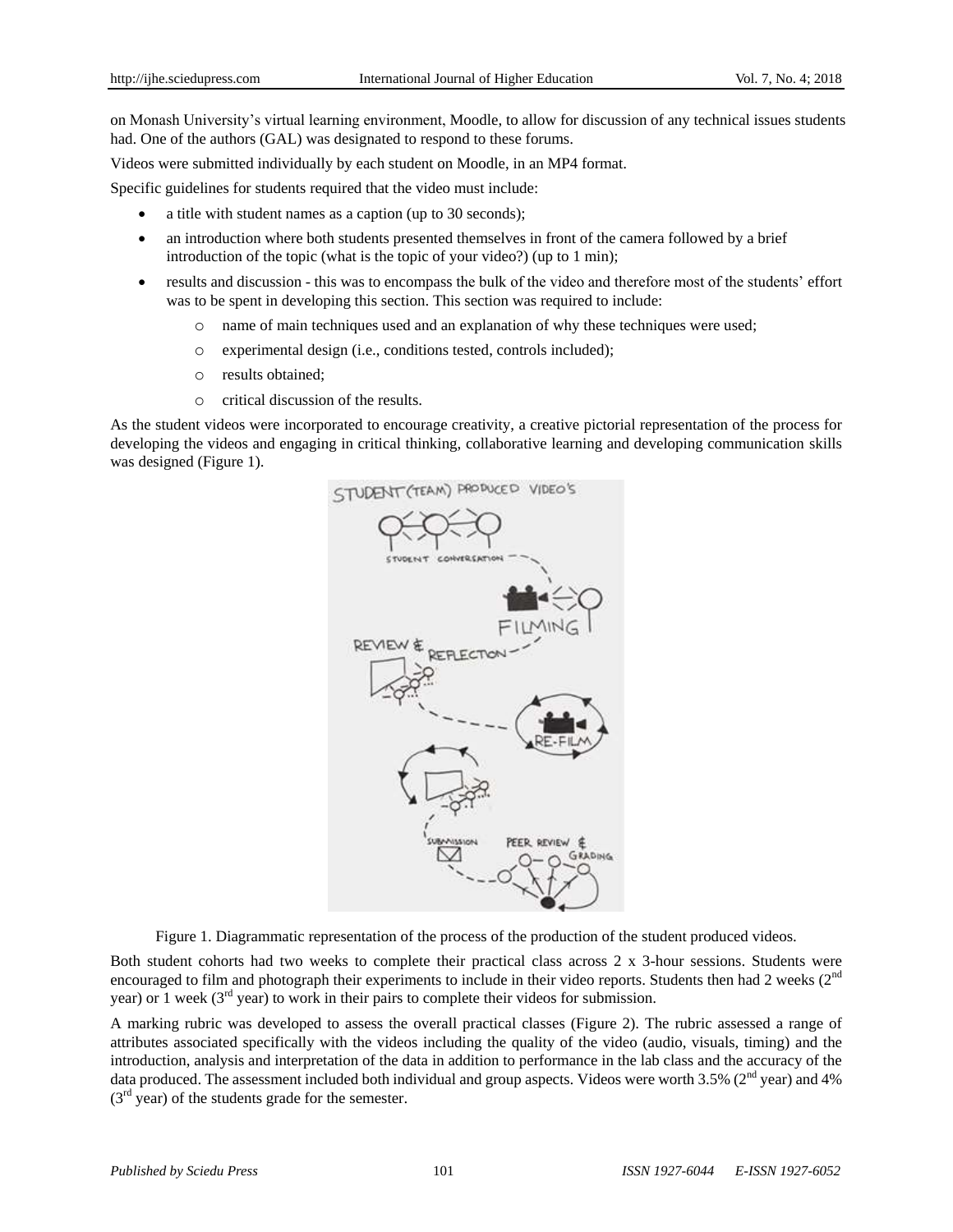| Lab performance             | Punctual. Well organised in    | Poor performance in ONE of:     | Poor performance in MORE                                   | Poor performance across all          | Experiment not performed. 0    |
|-----------------------------|--------------------------------|---------------------------------|------------------------------------------------------------|--------------------------------------|--------------------------------|
| (20)                        | the lab. High standard of      | punctuality, organisation in    | than one of : punctuality,                                 | parameters. 5                        |                                |
|                             | technical ability. Very        | the lab, technical ability,     | organisation in the lab,                                   |                                      |                                |
|                             | engaged in class activity.     | attitude to class. 15           | technical ability, attitude to                             |                                      |                                |
|                             | Good attitude. 20              |                                 | class 10                                                   |                                      |                                |
| <b>VIDEO -Overall</b>       | The quality of the production  | The quality of the production   | The quality of the production                              | The quality of the production        | Video not submitted. 0         |
| quality of production       | is excellent. Cohesive         | is good with few issues. The    | is acceptable with some                                    | is poor. Disjointed                  |                                |
| (5)                         | presentation demonstrates      | video shows some planning       | issues regarding quality and                               | presentation demonstrates            |                                |
|                             | planning and shows care and    | and care and effort have been   | organisation. 3                                            | little care or effort. Little        |                                |
|                             | effort has been taken. 5       | taken. 4                        |                                                            | evidence of planning. 2              |                                |
| VIDEO - Audio (5)           | The audio is very clear and    | The audio is clear and          | The quality of the audio is                                | The audio is inconsistent in         | No audio included on video 0   |
|                             | effectively communicates the   | assists in communicating the    | acceptable with some issues                                | clarity (too loud/too                |                                |
|                             | main ideas. The quality        | main ideas. The quality         | regarding quality including:                               | soft/garbled) at times i.e.          |                                |
|                             | including: high or low sound   | including: high or low sound    | high or low sound levels,                                  | high or low sound levels,            |                                |
|                             | levels, background noise,      | levels, background noise,       | background noise, hiss, poor                               | background noise, hiss, poor         |                                |
|                             | hiss, poor cuts and fades      | hiss, poor cuts and fades       | cuts and fades long periods                                | cuts and fades long periods          |                                |
|                             | long periods of silence,       | long periods of silence,        | of silence, unbalanced etc.                                | of silence, unbalanced etc.          |                                |
|                             | unbalanced etc. is of a very   | unbalanced etc. is              | The speech is fluent but has                               | The speech lacks fluency, is         |                                |
|                             | high standard. The speech is   | appropriate. The speech is      | some pauses, hums etc. The                                 | punctuated by pauses, hums           |                                |
|                             | fluent and the speed of        | fluent and the speed of         | speed of delivery is                                       | etc. The speed of delivery is        |                                |
|                             | delivery is very               | delivery is acceptable. 4       | acceptable. 3                                              | too slow or rushed. 2                |                                |
|                             | understandable. 5              |                                 |                                                            |                                      |                                |
| VIDEO - Visuals (5)         | The visual presentation        | The visual presentation         | Some of the visual                                         | Visuals do not enhance               | Video not included 0           |
|                             | assists in presenting an       | depicts material and assist     | presentation seems unrelated understanding of the content, |                                      |                                |
|                             | overall theme that appeals to  | the audience in                 | to the topic or do not                                     | and are distracting                  |                                |
|                             | the audience and enhances      | understanding the flow of       | enhance concepts or are                                    | decorations that detract from        |                                |
|                             | concepts with a high impact    | information and content.        | distracting decorations that                               | the content. 2                       |                                |
|                             | message. Visual                | Production could be             | detract from the content 3                                 |                                      |                                |
|                             | presentations explain and      | enhanced by the inclusion of    |                                                            |                                      |                                |
|                             | reinforce key points 5         | images improved                 |                                                            |                                      |                                |
|                             |                                | images/graphics etc. 4          |                                                            |                                      |                                |
| VIDEO - Timing (5)          | Video was precisely within     | Video was within the timeline   | Video was much longer or                                   | Video was much longer or             | Video not submitted. 0         |
|                             | the timeline and appropriate   | and reasonable timing was       | shorter than the guidelines                                | shorter than the guidelines          |                                |
|                             | timing was given to all        | given to all sections and       | OR imbalanced between                                      | with an imbalance between            |                                |
|                             | sections and was paced very    | pacing was acceptable. 4        | sections OR the speed of                                   | sections. The speed of               |                                |
|                             | well. 5                        |                                 | delivery varied extensively                                | delivery varied extensively          |                                |
|                             |                                |                                 | between too slow or rushed.                                | between too slow or rushed.          |                                |
| <b>VIDEO - Introduction</b> | The introduction is very clear | The introduction is clear and   | The introduction is confusing                              | The introduction is confusing        | Introduction not included on   |
| (10)                        | and coherent and evokes        | coherent and orients the        | OR does not make the topic                                 | AND does not make the topic video. 0 |                                |
|                             | interest in the topic. The     | audience to what is to follow.  | interesting OR does not                                    | interesting AND does not             |                                |
|                             | introduction orients the       | 8                               | orient the audience to what is                             | orient the audience to what is       |                                |
|                             | audience to what is to follow. |                                 | to follow. 6                                               | to follow. 4                         |                                |
|                             | 10                             |                                 |                                                            |                                      |                                |
| Data (10)                   | Accurate data reflecting       | Minor inaccuracies in data      | Inaccurate data reflecting a                               | Inaccurate data reflecting a         | Data not presented. 0          |
|                             | ability to follow procedures & | reflecting errors in procedures | lack of ability to follow                                  | lack of ability to follow            |                                |
|                             | competently use equipment.     | or use of equipment. OR data    | procedures & incompetent                                   | procedures & incompetent             |                                |
|                             | Data presented in a very clear | presentation needing slight     | use equipment OR data                                      | use equipment. Data                  |                                |
|                             | manner that was easy to        | improvements. 8                 | presentation very difficult to                             | presentation very difficult to       |                                |
|                             | understand. 10                 |                                 | understand. 6                                              | understand. 4                        |                                |
| VIDEO - Analysis &          | Accurate with appropriate      | Minor inaccuracies in either    | Incorrect interpretation of data                           | Information is inaccurate.           | Data analysis and              |
| interpretation of           | detail provided. Data          | analysis or interpretation of   | demonstrating a poor ability                               | Demonstrates a                       | interpretation not included. 0 |
| data (40)                   | generated discussed in terms   | data. 30                        | to analyse or interpret the                                | misunderstanding of                  |                                |
|                             | of results expected.           |                                 | experimental data.                                         | experimental design and              |                                |
|                             | Questions answered             |                                 | Discussion not addressing all                              | theoretical knowledge. 10            |                                |
|                             | accurately demonstrating an    |                                 | required points. 20                                        |                                      |                                |
|                             | ability to analyse and         |                                 |                                                            |                                      |                                |
|                             | interpret the experimental     |                                 |                                                            |                                      |                                |
|                             | data and integrated into       |                                 |                                                            |                                      |                                |
|                             | discussion. High level of      |                                 |                                                            |                                      |                                |
|                             | science concept                |                                 |                                                            |                                      |                                |
|                             | understanding is apparent.     |                                 |                                                            |                                      |                                |
|                             | Information is accurate and    |                                 |                                                            |                                      |                                |
|                             | thorough, but concise. 40      |                                 |                                                            |                                      |                                |

#### **EGFR prac video assessment marking rubric (/100)**

Figure 2. Assessment rubric

#### *2.3 Evaluation*

## 2.3.1 Classroom Observations

Informal observation of student behaviour in the specific laboratory classes was recorded by the unit co-ordinators (Authors CJS and JOM) and the teaching associates involved in delivering the classes and marking the video assessments. The unit co-ordinators and many of the teaching associates had taught and assessed these practical classes in previous years. Although the Moodle forums were available for discussion of technical issues, there was very little use of the forum and students did not appear to have difficulties with the technical aspects of filming and editing their videos.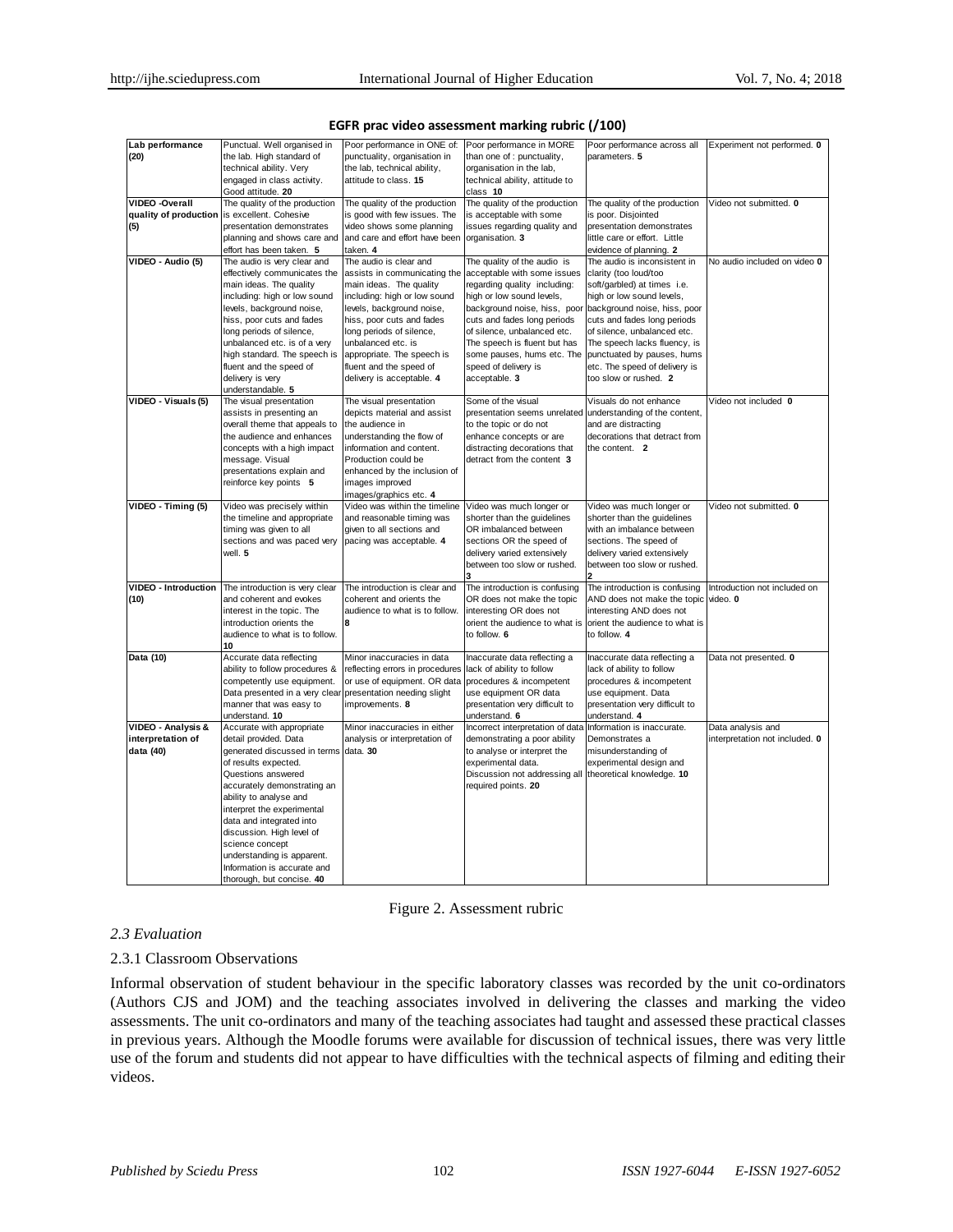## 2.3.2 Student Marks

The student marks for the same practical assessed by written reports  $(n=92)$  and the video reports  $(n=74)$  in consecutive years of  $3<sup>rd</sup>$  year biochemistry classes were examined. Differences in students grade distributions between those assessed by written report or video reports were analysed by one-tailed t-tests. We selected the  $3<sup>rd</sup>$  year cohorts as they were close to completing their science degrees and potentially seeking employment in science-related fields where creativity and critical thinking are important attributes sought by employers.

## 2.3.3 Surveys

Student's perceptions of the video assessment were measured using online surveys (www.surveymonkey.com). Students were invited via Monash University's virtual learning environment, Moodle, to anonymously complete a short survey that contained both closed and open-ended questions. Both  $2<sup>nd</sup>$  and  $3<sup>rd</sup>$  year cohorts were invited to complete the survey after the video assessment was submitted. The same survey was delivered to both student cohorts but with separate links to identify the cohort year. The data was analysed using Microsoft Excel. Open- ended questions were qualitatively analysed by thematic analysis. Human ethics permission was obtained through the Monash University Human Research Ethics Committee.

## **3. Results and Discussion**

Observation of student behaviour during the laboratory classes found students enjoyed filming/photographing their experiments (Figure 3) and appeared far more engaged with the actual experiments than in previous years (personal communication).



Figure 3. Biochemistry 3<sup>rd</sup> year students filming/photographing their experimental work (reproduced with students' permission).

The quality of the student-produced videos was very high and many teaching associates who graded them commented on the high level of data analysis and critical thinking exhibited by the students as well as how creative the videos were. Figure 4 shows still images from a video prepared by  $2<sup>nd</sup>$  year students. This video was highly creative and both students demonstrated a very high level of critical thinking in the analysis of the data.



Figure 4. Still images from a 2<sup>nd</sup> year biochemistry student produced video (reproduced with students' permission).

A comparison was made of two separate third-year biochemistry (BCH3042) cohorts who completed the same laboratory practical and were assessed by either traditional written report (n=92) or by student produced videos (n=74). Figure 5 shows the percentage of students that obtained grades for their laboratory report within each grade range. Although the data compares cohorts that completed the same laboratory practical across two separate years, the graph shows that the percentage of students that obtained grades above 90% was significantly higher (p<0.05) for the video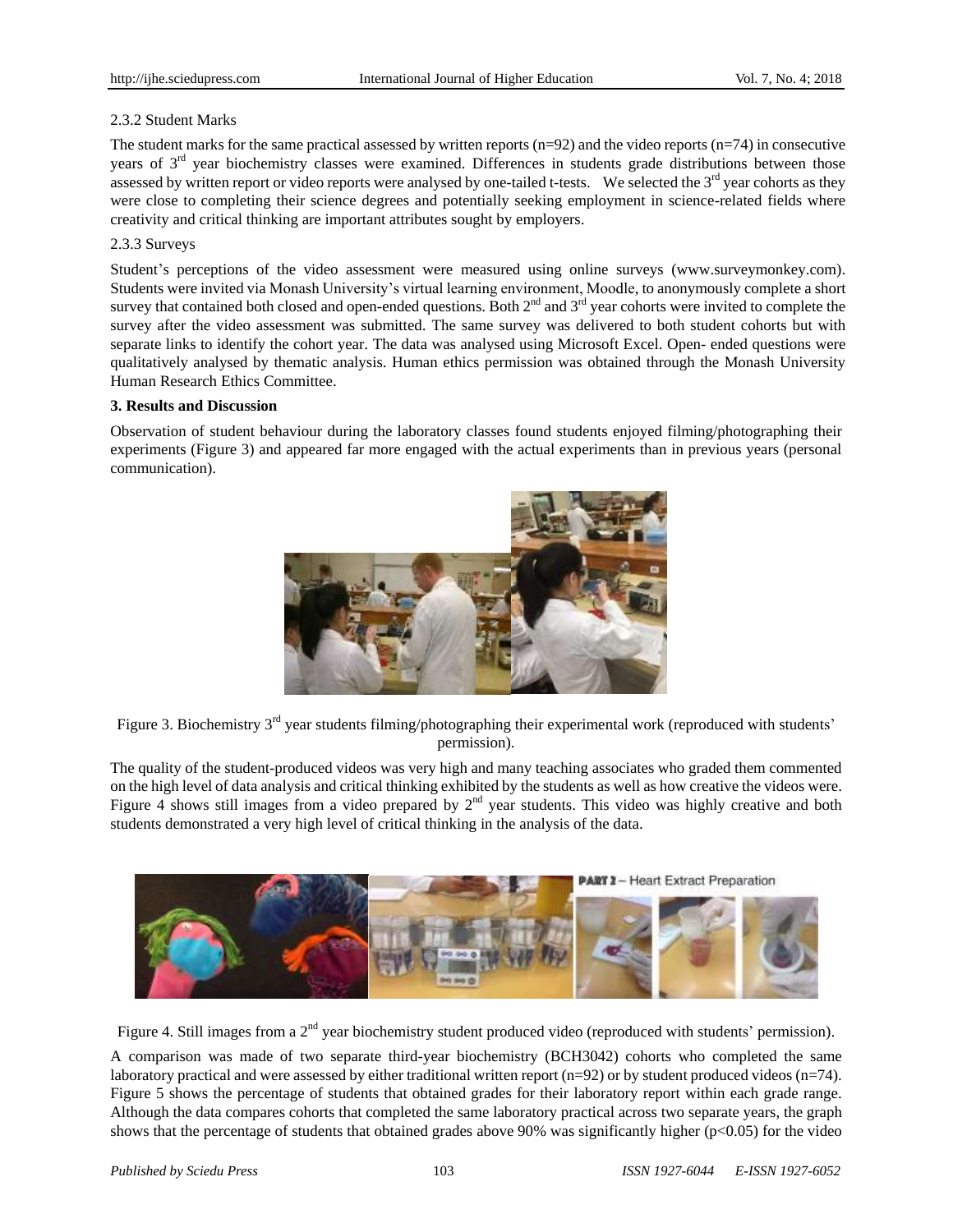assessment practical than for students who wrote a traditional lab report. Of particular interest, none of the students from the cohort who produced videos for their assessment received a grade below 80% whereas many students who produced written reports received grades well below 80%. This could be cohort specific but could also result from the fact that students who produced videos engaged with the laboratory classes to a greater extent and critically and creatively analysed the methods and data to a much higher extent than students who answered questions in written form.



Student grade range for laboratory report



#### *3.1 Student Perceptions of Video Assessment*

The student response rates for the voluntary, anonymous, online surveys, completed out of class time, varied between 32% ( $3<sup>rd</sup>$  year) and 18% ( $2<sup>nd</sup>$  year). Although the response rate is low, the data can be viewed under the lens of representative samples from the two student populations  $(2<sup>nd</sup>$  and  $3<sup>rd</sup>$  year).

When students (combined  $2^{nd}$  and  $3^{rd}$  year student cohorts) were asked if the use of videos was an interesting approach to assessment 53% strongly agreed/agreed (Figure 6). Of the remaining respondents, 18% were unsure and 29% disagreed/strongly disagreed.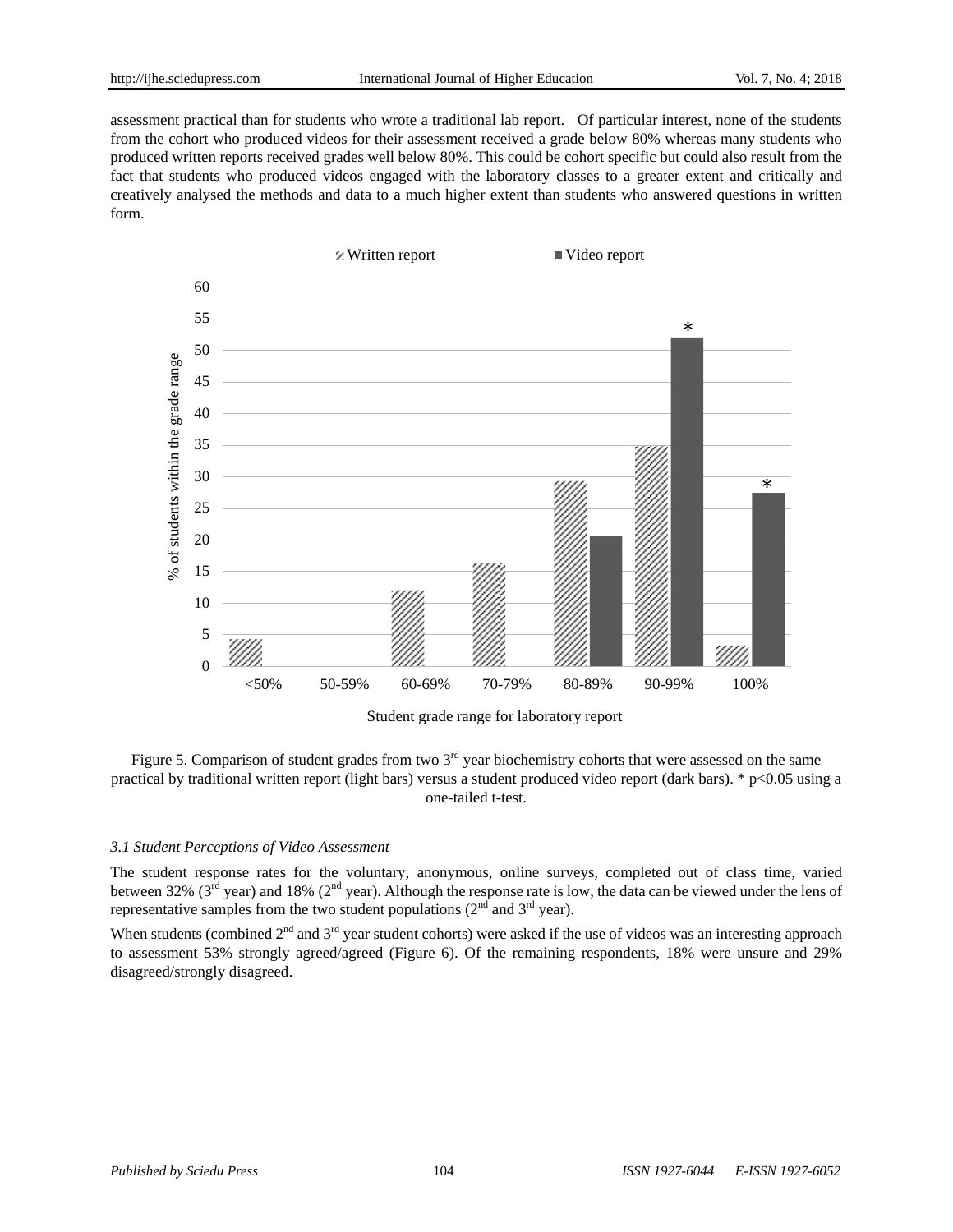

Figure 6. Video reports were an interesting approach to assessment.

Response rate (n = 65) to the statement *"The video report was an interesting approach to assessment".*

When asked if the video assessment allowed them to think creatively, 59% of the combined cohorts strongly agreed/agreed whereas only 27% disagreed/strongly disagreed (Figure 7). This was a positive outcome as the video reports were designed to encourage a creative approach to presenting results. A possible reason as to why students disagreed or were unsure if the video report allowed them to think creatively could be that students doubted their own abilities to think creatively and did not recognise their work as being creative.



Figure 7. Preparing the video report allowed the students to think creatively. Response rate (n = 65) to the statement *"Preparing the video report allowed me to think creatively".*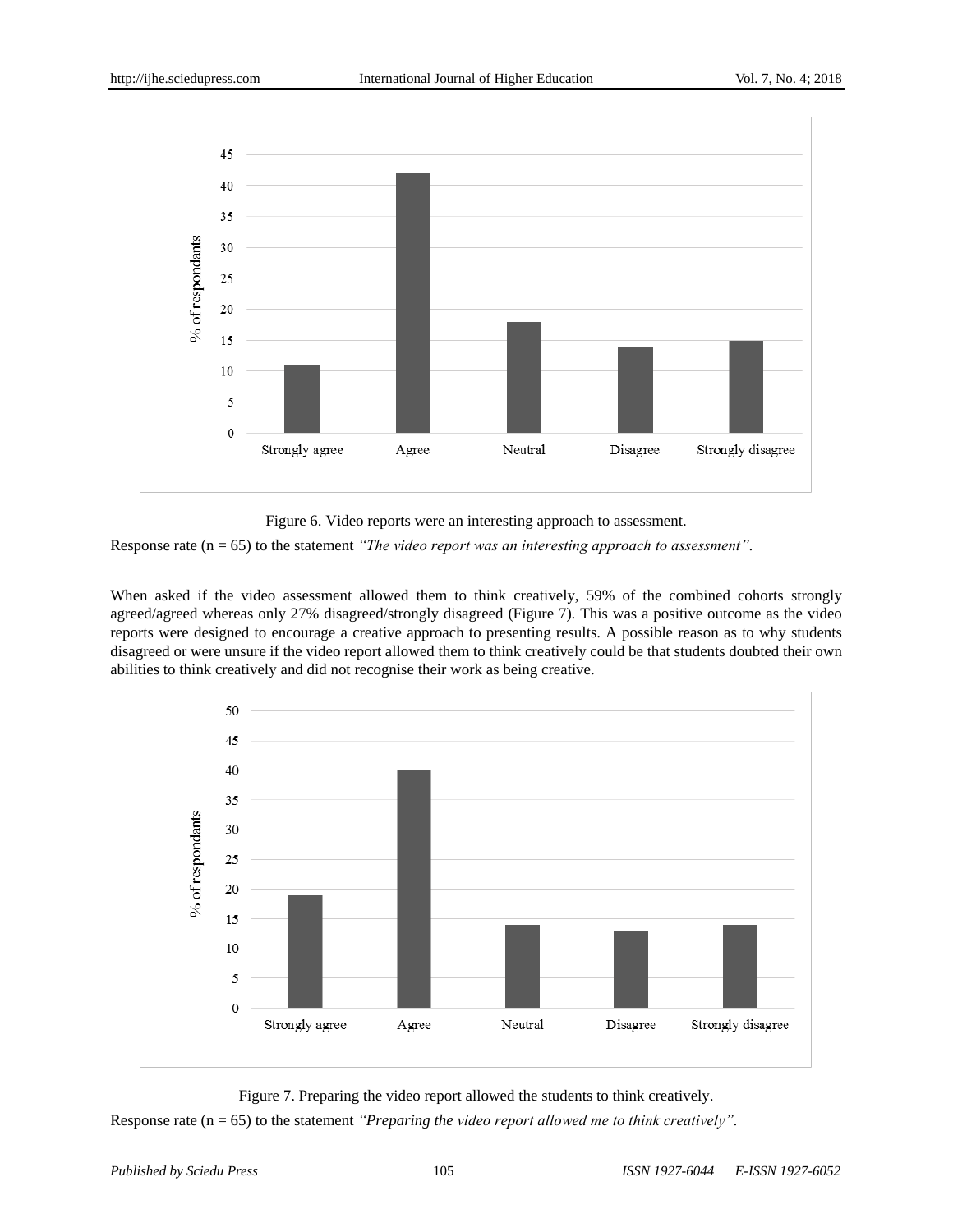The students were also asked to assess the value of the video report as a learning experience. While 42% of the combined cohorts strongly agreed/agreed that it was a valuable learning experience, 31% were unsure and 27% of students disagreed/strongly disagreed (Figure 8). One theory could be that they did not understand or fully appreciate the aims of the video report were to enhance data analysis, critical thinking and creativity. The potential lack of understanding or appreciation did not reflect in their grades as all of the  $3<sup>rd</sup>$  year cohort received above 80% for their video report (Figure 5).



Figure 8. The video report was a valuable learning experience.

Response rate (n = 65) to the statement *"The video report was a valuable learning experience".*

The time required to complete the video report was a concern of many students. Of the combined cohorts responses, 35% reported that the video report took a long time to complete and 16% commented (open-ended questions) that it would have been much quicker to prepare a written report. To complete the video report students had to both film and edit and when specifically asked about the editing process and how many edits of their video it took to produce their final version, differences were seen between the two cohorts ( $2<sup>nd</sup>$  and  $3<sup>rd</sup>$  year). 54% of the  $3<sup>rd</sup>$  year cohort made 3 or more edits to finish their video whereas only 34% of  $2^{nd}$  year students made 3 or more edits. In contrast, only 21% of  $3^{rd}$  years completed their videos in 0-1 edits compared to 44% of  $2<sup>nd</sup>$  years who completed their videos in 0-1 edits. This suggests that the  $3<sup>rd</sup>$  year cohort were spending a lot longer (on average) on editing and completing their videos for submission. One explanation for this could be that a number of the  $2<sup>nd</sup>$  year students had taken a previous unit that involved the production of digital animations and hence they had some previous experience with video editing.

From an educators (the authors) perspective, the time and effort put into producing the videos could be viewed as a positive outcome as represented by the level of data analysis, critical thinking and high quality presentation of the video reports. However many students did not agree that the time spent was worth the weighting of the practical exercise (3.5% (2<sup>nd</sup> year) or 4% (3<sup>rd</sup> year)) and were quite disgruntled as it added significantly to their workload. This was apparent in the findings that 31% of students rated the overall student produced video report as poor to very poor (Figure 9). In contrast, 49% of both cohorts rated the video report as good/excellent and enjoyed the experience.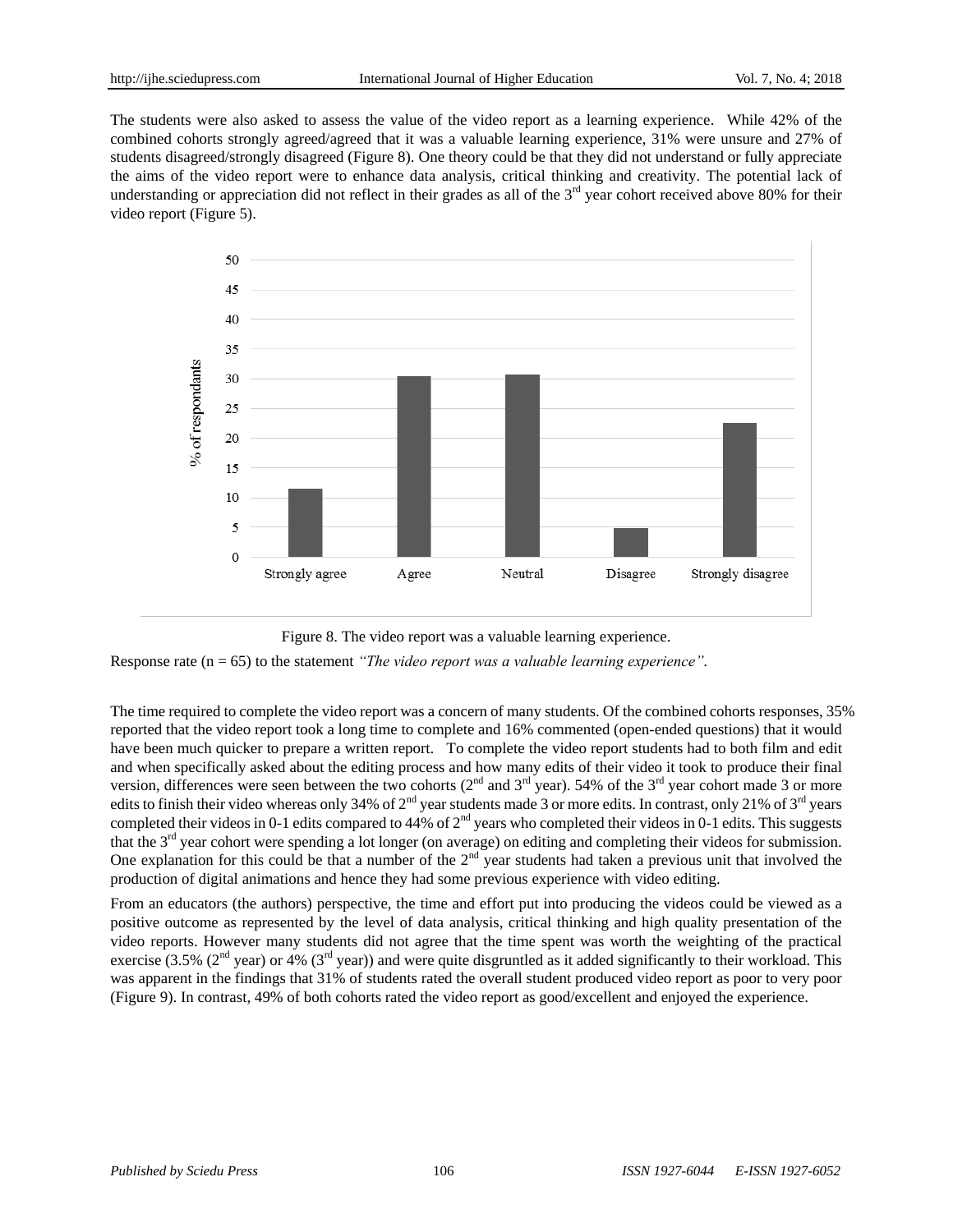

Figure 9. Overall rating of the student produced video report as a learning experience. Response rate (n = 65) to the statement "Overall as a learning experience I would rate the video report as:*"*

Students were asked to reflect on the video assessment.

When asked, "What aspects of the practical did you find most enjoyable and interesting?" responses included:

*"The creative process and trying to communicate the results in a way that was understandable to the viewer".* 

*"The experiment itself was quite fun, and preparing the video was a nice change"*

*"The aspect of applying critical thinking to refine the content being discussed."*

*"Taking photos for visual presentation and being able to explain them in methodology and discussion"*

*"recording and presenting information visually"*

*"It made us think more deeply about the results, and come up with ways to explain the results in a concise and understandable way"*

*"Dissecting the material to best communicate what was happening visually"* 

*"The most enjoyable and interesting part was creating and filming the video. It enables student to take time and analyse the whole practical"*

Thematic analysis of the student reflections (n=51) to the question "What aspects of the practical did you find most enjoyable and interesting?" revealed that 24% of the combined  $2<sup>nd</sup>$  and  $3<sup>rd</sup>$  year cohorts found the practical exercise to be "fun/enjoyable". Other themes that emerged were that the practicals were "creative" (12%) and "interesting" (10%).

However not all students liked the innovative assessment and in fact a small cohort were very unhappy with the introduction of this video project, in particular with the increased workload.

When asked, "What aspects of the practical need improvement and what changes would you suggest?"

*"None worst assignment ever"*

*"I found the process tedious and needlessly time consuming compared to a normal practical"*

*"This was a horrible assessment, not only are group projects difficult to organise with a group who have busy uni and work timetables but to set aside hours to film together was such a headache. Please understand this is not viable when science students have such long contact hours, it was almost impossible to find enough time to catch up to film for the several hours we required"*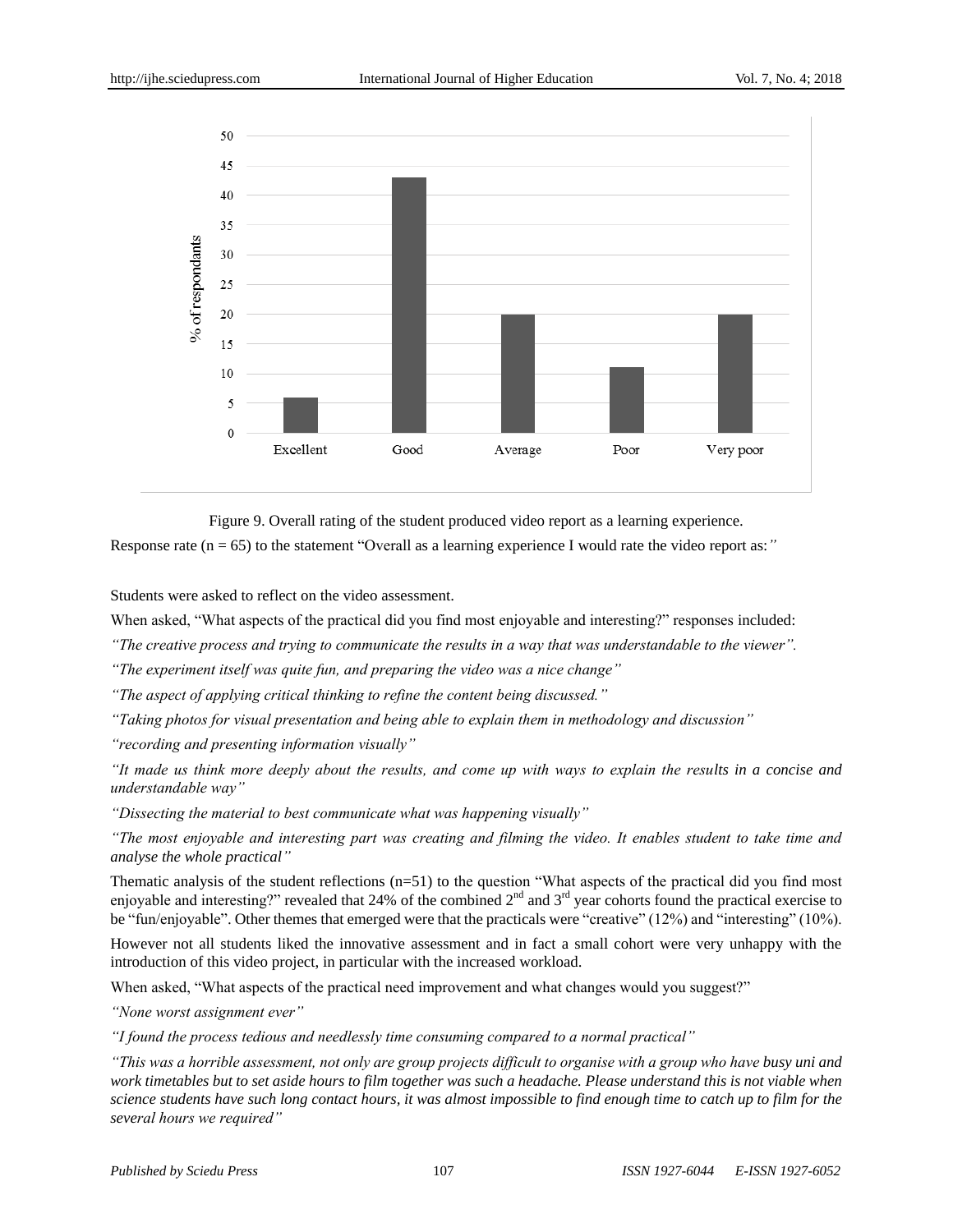*"Time consuming compared to normal report. A lot of time taken to record and edit. "*

*"Longer period of time for collaboration and working on the video. "*

*"It was brutally time-consuming on account of (1) the editing and (2) all things not related to the biochemistry"*

*"To be provided with examples in class possibly of what we should be trying to achieve in our presentation for some inspiration."*

*"Stick to the standard scientific report"*

Thematic analysis of student reflections (n=49) to the question "What aspects of the practical need improvement and what changes would you suggest?" revealed "time/time consuming" in 71% of the responses. Many of the negative comments came from the  $3<sup>rd</sup>$  year cohort as many took longer to complete their videos compared to the  $2<sup>nd</sup>$  year cohort (54% versus 34% respectively for 3 or more edits). Although they received very high grades for their reports and demonstrated engagement, critical thinking and creativity they were not happy with the time it took and would have much rather prepared a written report. Some of the  $3<sup>rd</sup>$  year students spent up to 7 hours compiling their videos (which were excellent) but well above the expected 2-3 hours required to produce them. In addition, the  $3<sup>rd</sup>$  year students were six weeks away from completing their degree and many did not see the benefits in learning how to make videos or the learning benefits that the video assessment offered. Furthermore, the  $3<sup>rd</sup>$  year cohort were given one week to complete their videos compared to 2 weeks for the  $2<sup>nd</sup>$  year cohort. This was because the  $3<sup>rd</sup>$  year students had other assignments to complete the week after the video due date so we did not want to overload them. In hindsight, the 3<sup>rd</sup> years should have had 2 weeks to produce their videos as they felt rushed and spent many hours editing their videos to critically analyse and concisely present the data in order to stay within the 5-10 minute time limit. Meeting up with their practical partners during and outside of university hours was also a problem for some students. Many of the  $2<sup>nd</sup>$  year students were much more accepting of the time and effort as they were only mid-way through their degrees and seemed to accept the time spent producing the videos in and out of class as part of their required workload.

## **4. Conclusion**

A novel innovative student produced video assessment task was introduced into a laboratory class for  $2<sup>nd</sup>$  and  $3<sup>rd</sup>$  year biochemistry students at Monash University. Overall, the students produced high quality videos and demonstrated engagement, data analysis skills, creativity and critical thinking. Although the students engaged in the laboratory experiments and enjoyed taking photos and film clips of their work, the video assessment was received with mixed reactions from the students. Issues arose for some students when compiling their videos and the time it took to do so hence there are aspects to be improved. Issues to be addressed include: student workload, assessment criteria and technological support. Addressing these issues will allow for further improvements in the student produced video assessment and the possible introduction into other laboratory science classes leading to improved creativity and critical thinking skills for Monash University science graduates.

#### **Acknowledgments**

This research was supported by a Monash University Faculty of Medicine, Nursing and Health Sciences Learning and Teaching Research Grant.

Thank you to Rob Macaulay for hand drawing the diagram of the process of the production of the student produced videos (Figure 1).

Thank you to Brendan Wilding for technological assistance.

#### **References**

- Boud, D. & Associates. (2010). Assessment 2020: Seven propositions for assessment reform in higher education. Sydney: Australian Learning and Teaching Council.
- [Box,](https://pubs.acs.org/author/Box%2C+Melinda+C) M.C. [Cathi L. Dunnagan](https://pubs.acs.org/author/Dunnagan%2C+Cathi+L), C.L., [Hirsh,](https://pubs.acs.org/author/Hirsh%2C+Lauren+A+S) L.A.S, [Cherry,](https://pubs.acs.org/author/Cherry%2C+Clinton+R) C.R., [Christianson,](https://pubs.acs.org/author/Christianson%2C+Kayla+A) C.A., [Gibson,](https://pubs.acs.org/author/Gibson%2C+Radiance+J) R.J., [Wolfe,](https://pubs.acs.org/author/Wolfe%2C+Michael+I) M.I. & [Gallardo-Williams,](https://pubs.acs.org/author/Gallardo-Williams%2C+Maria+T) M.T. (2017). Qualitative and Quantitative Evaluation of Three Types of Student-Generated Videos as Instructional Support in Organic Chemistry Laboratories. *J. Chem. Educ*, *94*(2), 164–170. <https://doi.org/10.1021/acs.jchemed.6b00451>
- Earl, L.M. (2012). *Assessment as learning: Using classroom assessment to maximize student learning.* (2nd ed). Corwin Press.
- Erdmann, M.A. & March, J.L. (2014). Video reports as a novel alternate assessment in the undergraduate chemistry laboratory. *Chem. Educ. Res. Pract., 15*, 650-657.<https://doi.org/10.1039/C4RP00107A>